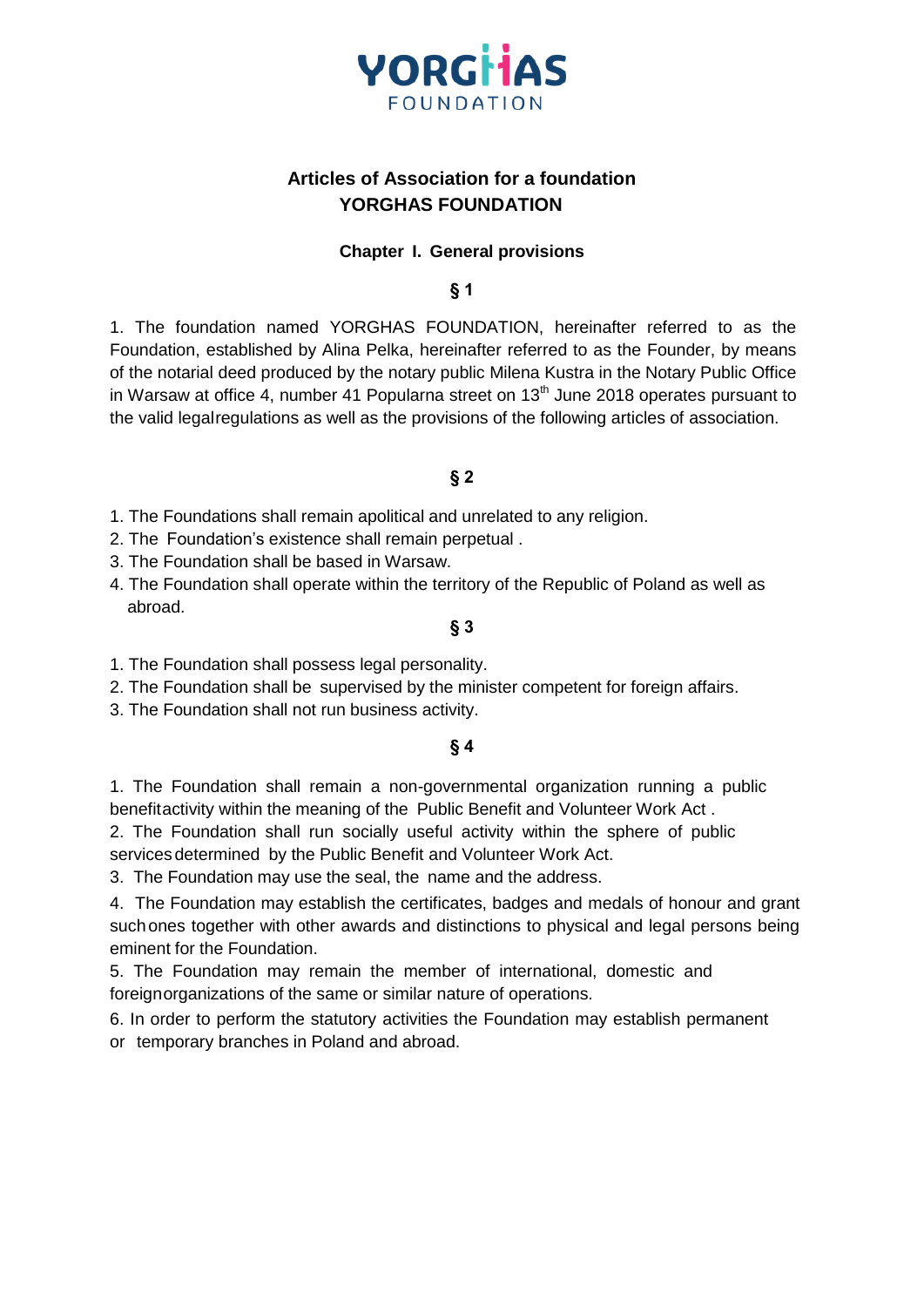### **Chapter II. Objectives and operational principles for the Foundation**

### **§ 5**

- 1. The Foundation is intended to:
	- a. Provide assistance to the people in need regardless of their place of birth and domicile, their ethnical and religious background, religion, political views, social status, with special focus put over women and children, defenceless people, the sick and the disabled as well as the victims of war conflicts, humanitarian crisis, poverty, epidemics, social exclusion, catastrophes and natural disasters as well as political oppression,
	- b. Dissemination and protection of human liberties and rights with special emphasis put over equal rights for women and men and child's rights protection,
	- c. Dissemination of the idea of racial, ethnic and religious tolerance, counteracting to racism and any manifestations of discrimination and social exclusion,
	- d. Beneficence,
	- e. Cultural actions,
	- f. Educational activities,
	- g. Scientific actions,
	- h. Promotion and organization of voluntary service.

### **§ 6**

- 1. The Foundation shall achieve the its objectives by:
	- a. establishing and implementation of projects within humanitarian and development aid,
	- b. organizing and supplying humanitarian and developmental aid,
	- c. organizing widely-understood charity and social assistance,
	- d. cooperating with non-governmental organisations, public institutions and other entities in Poland and abroad that implement the objectives similar in nature to the objectives ofthe Foundation,
	- e. cooperating with any environments, institutions and persons taking an interest in theobjectives of the Foundation,
	- f. establishing permanent an temporary missions,
	- g. running humanitarian, developmental and social education,
	- h. holding cultural and artistic event, mass events, competitions, trainings, workshops,lectures, seminars and conferences,
	- i. participating in the undertakings remaining in concurrence with the objectives of theFoundation,
	- j. cooperation with the media,
	- k. publishing activities as well as film, TV and media productions,
	- l. granting the awards, distinctions, certificates, medals and badges as well as scholarshipsand subvention
	- 2. The statutory activities shall be financed entirely by the Foundation.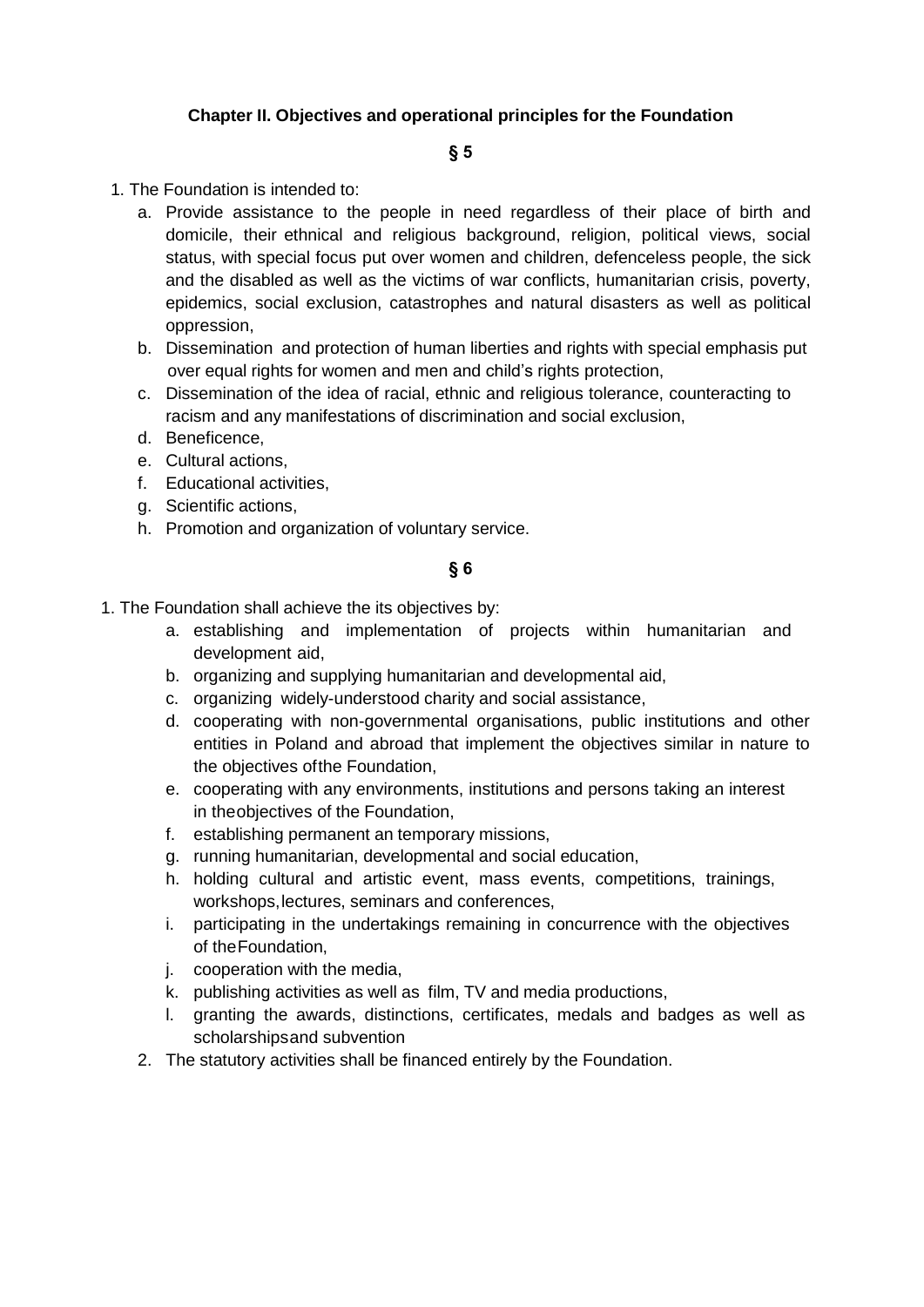### **Chapter III. Foundation's assets and revenues**

### **§ 7**

The Foundation's assets include the founding capital amounting to 2,000 PLN (two thousand Polish zlotys) as well as assets acquired by the Foundation in the course of its operations.

### **§ 8**

- 1. The Foundation's revenues originate from:
	- a. Founding capital and the Founder's donations,
	- b. Donations, inheritances, bequests domestic and foreign ones,
	- c. Grants, subventions and subsidies from legal persons, donors domestic and foreignones,
	- d. Promotional actions, lotteries and public fundraising in the meaning of the PublicFundraising Act,
	- e. Foundation's assets,
	- f. Interests and bank deposits.

2. All revenues acquired by the Foundation are intended for the statutory operations.

3. Revenues originating from subventions, donations, inheritances and bequests may be used to realise any objective selected by the Foundations unless the donors have specified the intended utilisation for such means.

#### **Chapter IV. Authorities of the Foundation**

#### **§ 9**

1. The Management Board of the Foundation constitutes its authorities.

2. The Founder may be included into the Management Board.

### **Management Board of the Foundation**

#### **§ 10**

1. The Management Board may consist of more than one person, including the President, appointed by the Founder for a two-year tenure. The Founder shall sit on the first Management Board and shall become the President of the Board for an indefinite period of time with the right to appoint another candidate for the position of the President of the Board at any time and for the specified tenure duration.

2. The function of the member of the Board shall be performed for more than one tenure.

3. The Management Board shall include:

- a. The President,
- b. The Vice-President in case when being appointed by the Founder,
- c. Other members of the Foundations in case when being appointed by the Founder.

4. The composition of the Management Board for the first tenure shall be appointed by the Founder.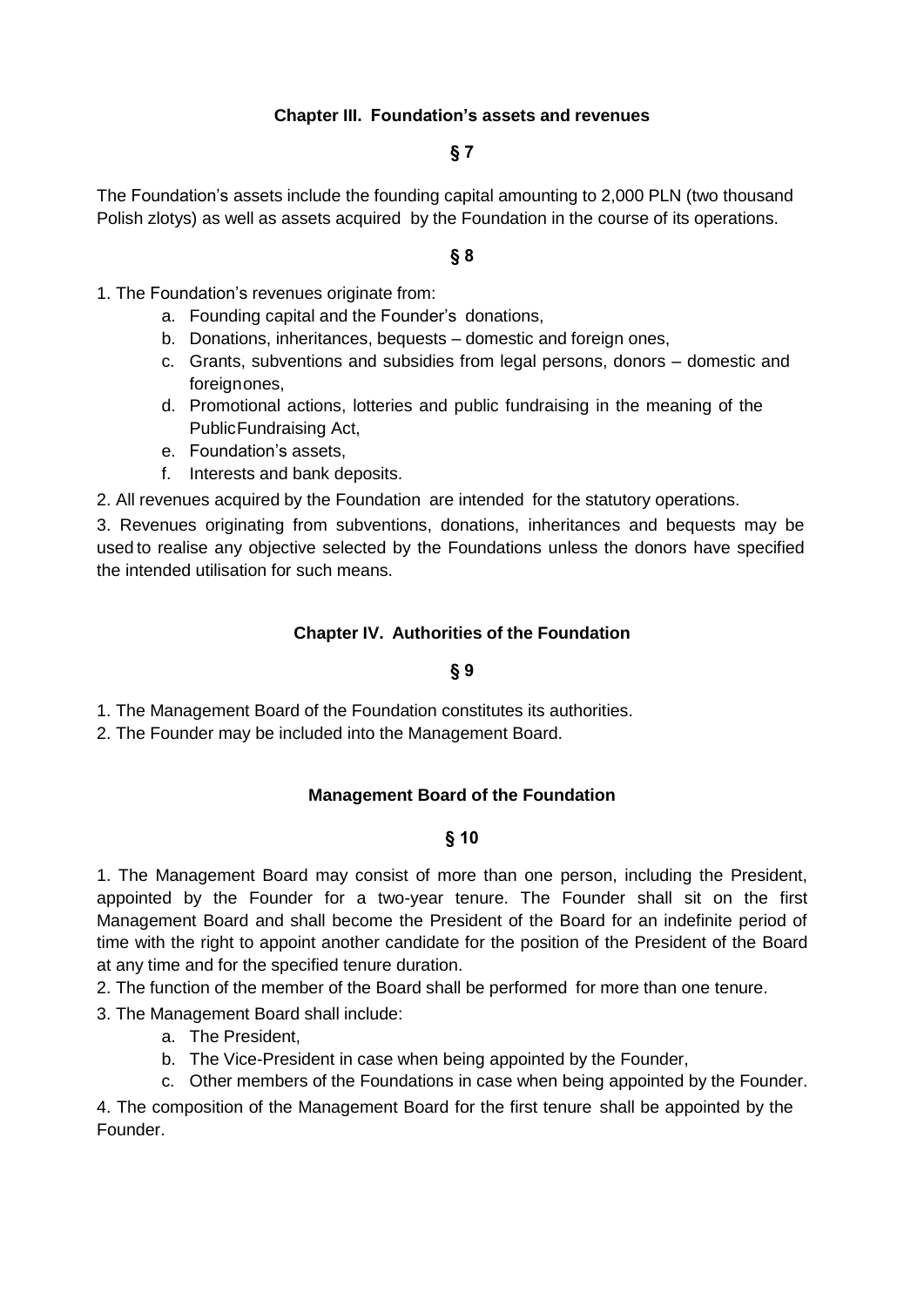5. In case of the Founder's decease, the members of the Board shall be appointed and dismissed by the Vise-President unless another person has been appointed do so by the Founder in her Last Will.

6. The first tenure of the Management Board of the Foundation shall commence when theBoard meeting has been held for the first time in full composition.

7. Membership in the Management Board shall cease due to:

- a. A written resignation having been submitted to the President of the Foundation directly,
- b. The loss of civil rights due to having been convicted by a valid sentence passed by thecourt for a deliberate offence,
- c. The death of a member of the Board,
- d. Being dismissed by the Founder.

8. The Management Board in full composition or every of its members may be dismissed by theFounder before the tenure has terminated.

## **§ 11**

1. The Management Board shall manage the operations of the Foundation and represent it before third parties.

2. The competences of the Management Bard shall include:

- a. Determination of the major directions for the Foundation's operations,
- b. Management for the current operations of the Foundation,
- c. Implementation of the statutory objectives,
- d. Making plans for work and budgeting,
- e. Employing the staff and establishing their remunerations,
- f. Managing the Foundation's assets,
- g. Representing the Foundation before third parties,
- h. Taking decisions regarding the amendments to the Foundation's Articles of Association,
- i. Applying for and granting consent with regards to the amendments to the Articles of Association, merging with another foundation or establishing the Foundation's branch,
- j. Taking decision on the Foundation's liquidation and transferring the assets of the Foundation subject to liquidation.

3. The Management Board remains committed to produce the report on the Foundation's operations on a yearly basis.

### **§ 12**

1. The meetings of the Management Board shall be held as needed, however at least twice a year.

2. The meetings of the Management Board shall be called by the President by sending the information on their terms by electronic post, and in case when it is impossible by a registered letter at least 3 days prior to the meeting planned.

3. All members of the Board must be notified about the meeting.

4. The Management Board shall take any decisions by means of resolutions passed by the ordinary majority of votes with the presence from at least half of the Board members unless further provisions decide otherwise. In case of equal distribution of votes, the vote from the President shall decide.